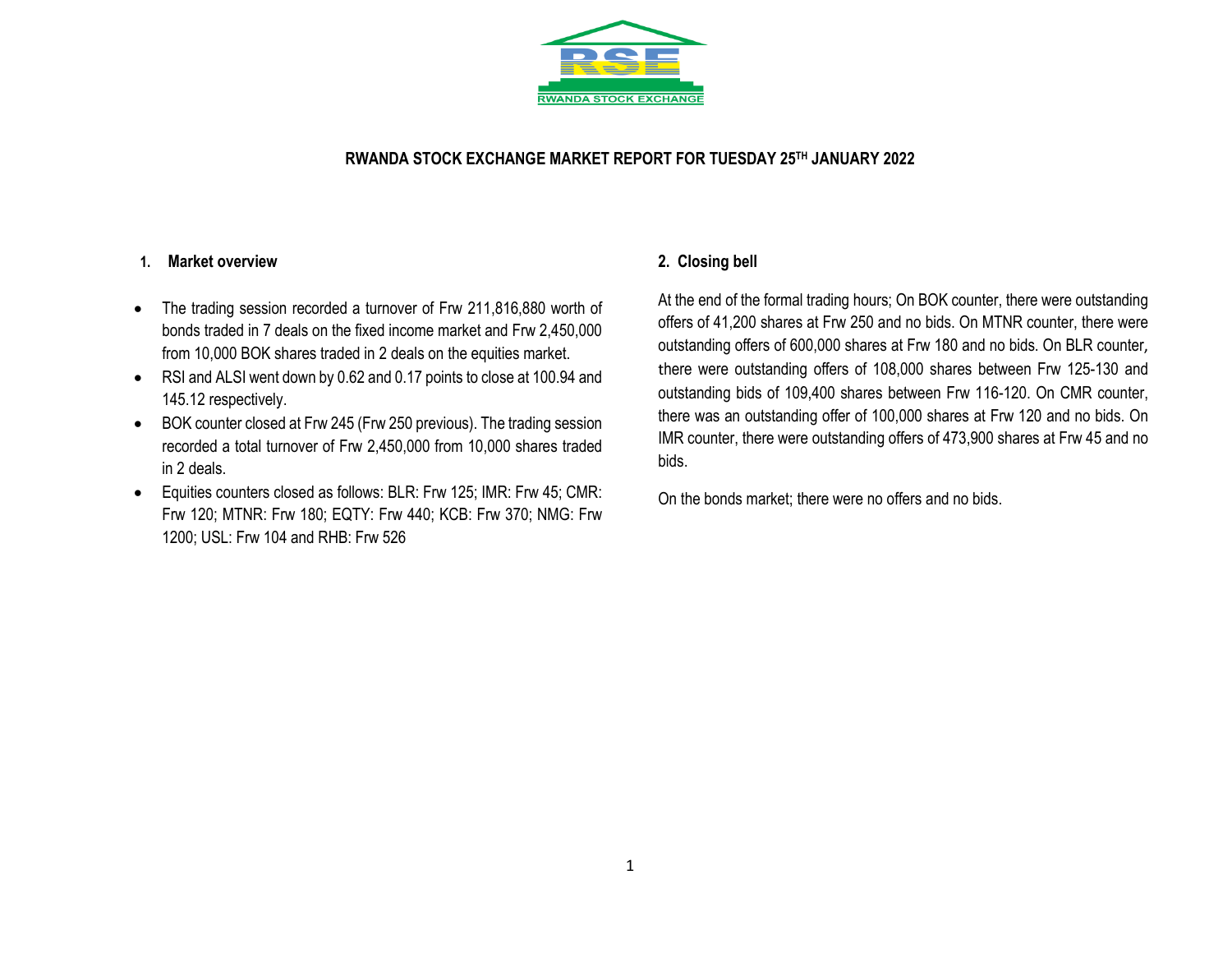# **3. Equities Market on 25/01/2022**

| <b>ISIN-CODE</b>    | <b>Stock</b> |       | Past 12<br>months<br><b>High - Low</b> | <b>High</b> | Today's<br>session<br>Low | <b>Closing</b> | Prev. | Change  | <b>Volume</b> | <b>Value</b> |
|---------------------|--------------|-------|----------------------------------------|-------------|---------------------------|----------------|-------|---------|---------------|--------------|
| RW000A1JCYA5        | <b>BOK</b>   | 250   | 221                                    | 245         | 245                       | 245            | 250   | $-5.00$ | 10,000        | 2,450,000    |
| RW000A1H63N6        | <b>BLR</b>   | 126   | 100                                    | 0.00        | 0.00                      | 125            | 125   | 0.00    | 0.00          | 0.00         |
| KE0000000380        | <b>NMG</b>   | 1,200 | 1,200                                  | 0.00        | 0.00                      | 1,200          | 1,200 | 0.00    | 0.00          | 0.00         |
| KE0000000315        | <b>KCB</b>   | 370   | 370                                    | 0.00        | 0.00                      | 370            | 370   | 0.00    | 0.00          | 0.00         |
| KE0000000489        | <b>USL</b>   | 104   | 104                                    | 0.00        | 0.00                      | 104            | 104   | 0.00    | 0.00          | 0.00         |
| KE0000000554        | <b>EQTY</b>  | 440   | 440                                    | 0.00        | 0.00                      | 440            | 440   | 0.00    | 0.00          | 0.00         |
| <b>RW000A2DN989</b> | <b>IMR</b>   | 46    | 43                                     | 0.00        | 0.00                      | 45             | 45    | 0.00    | 0.00          | 0.00         |
| ZAE000244737        | <b>RHB</b>   | 526   | 526                                    | 0.00        | 0.00                      | 526            | 526   | 0.00    | 0.00          | 0.00         |
| RW000A2QAPH5        | <b>CMR</b>   | 120   | 120                                    | 0.00        | 0.00                      | 120            | 120   | 0.00    | 0.00          | 0.00         |
| RW000A3CNNB4        | <b>MTNR</b>  | 269   | 175                                    | 0.00        | 0.00                      | 180            | 180   | 0.00    | 0.00          | 0.00         |

| <b>Market Status</b> |           |  |  |  |  |  |  |  |  |
|----------------------|-----------|--|--|--|--|--|--|--|--|
| 08h50-08h59          | Pre- Open |  |  |  |  |  |  |  |  |
| 09h00-12h00          | Open      |  |  |  |  |  |  |  |  |
| 12h00-08h50          | Close     |  |  |  |  |  |  |  |  |

| <b>INDICES</b>         | <b>Previous</b> | <b>Today</b> | <b>Points</b> | Change % | Exchange rate against Frw as at 25/01/2022 |          |            |          |  |
|------------------------|-----------------|--------------|---------------|----------|--------------------------------------------|----------|------------|----------|--|
| <b>RSI</b>             | 101.57          | 100.94       | $-0.62$       | $-0.61$  | Currency                                   | Sell     | <b>Buy</b> | Average  |  |
| <b>ALSI</b>            | 145.30          | 145.12       | $-0.17$       | $-0.12$  | <b>USD</b>                                 | 1,021.83 | 1,001.80   | 1,011.82 |  |
|                        |                 |              |               |          | <b>KES</b>                                 | 8.99     | 8.81       | 8.90     |  |
| <b>OTHER TRADING</b>   |                 |              |               |          | <b>UGS</b>                                 | 0.28     | 0.28       | 0.28     |  |
| <b>STAT</b>            |                 |              |               |          | <b>BIF</b>                                 | 0.51     | 0.50       | 0.50     |  |
|                        |                 |              |               |          | <b>TZS</b>                                 | 0.44     | 0.43       | 0.43     |  |
| <b>Shares traded</b>   | 2,000           | 10,000       | 8,000         | 400      | <b>ZAR</b>                                 | 66.77    | 65.46      | 66.11    |  |
| <b>Equity Turnover</b> | 245,000         | 2,450,000    | 2,205,000     | 900      | <b>Market Capitalization (Frw)</b>         |          |            |          |  |
| Number of deals        | 2.00            | 2.00         | 0.00          | 0.00     | 3,700,107,778,506                          |          |            |          |  |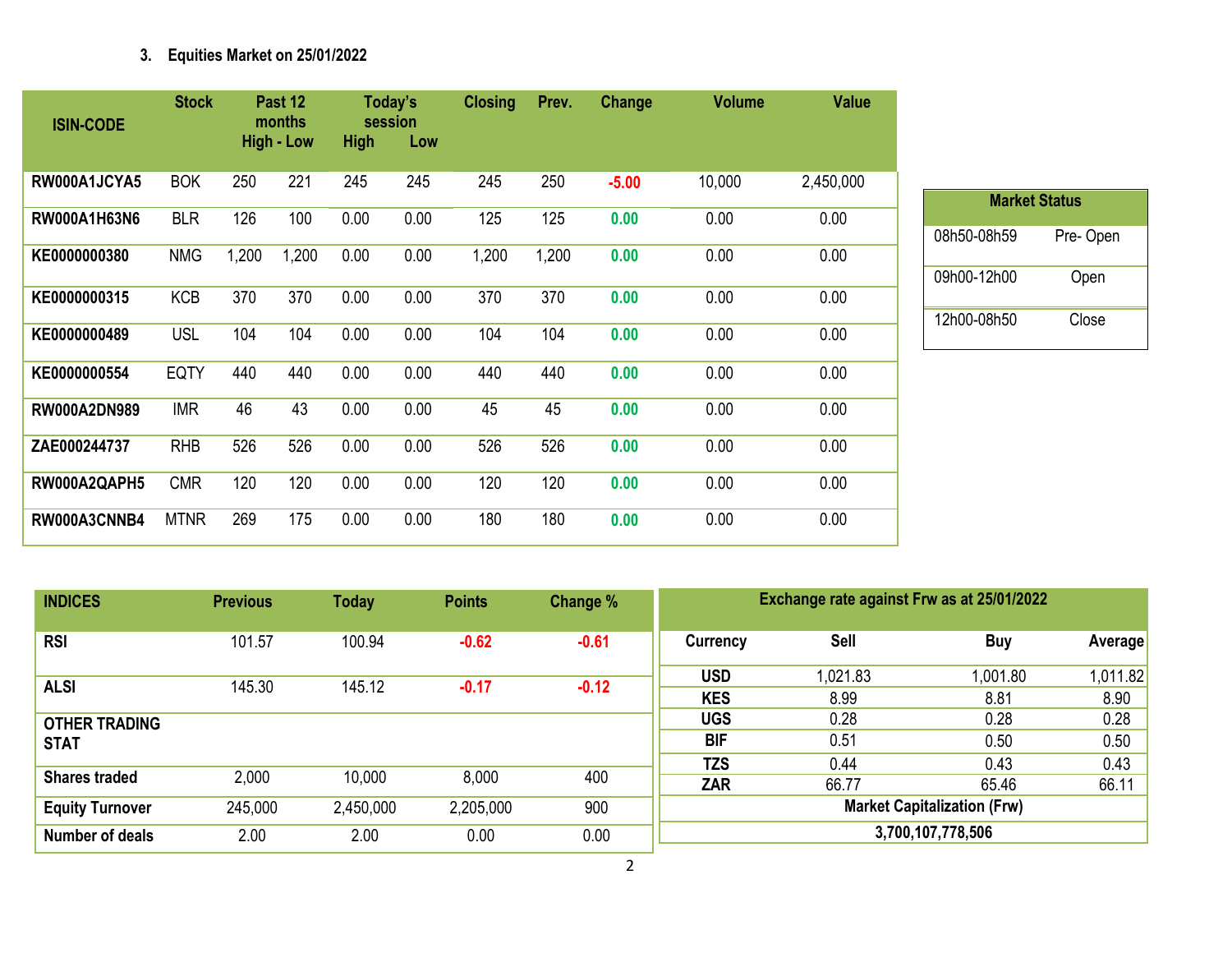**4. INDICES**



### **5. Bond market on 25/01/2022**

### **A. Government bonds**

| <b>ISIN-CODE</b>    | <b>Status</b> | <b>Security</b> | <b>Maturity</b> | <b>Coupon rate</b> | Close.<br><b>Price</b> | Prev.<br><b>Price</b> | <b>Bids</b> | <b>Offers</b> | <b>Bond traded</b> |
|---------------------|---------------|-----------------|-----------------|--------------------|------------------------|-----------------------|-------------|---------------|--------------------|
| <b>RW000A1Z2RJ7</b> |               | FXD2/2015/10yrs | 25/05/2025      | 12.925%            | 105                    | 105                   | 0.00        | 0.00          | 0.00               |
| RW000A182K48        |               | FXD2/2016/15Yrs | 09/05/2031      | 13.5%              | 103.5                  | 103.5                 | 0.00        | 0.00          | 0.00               |
| <b>RW000A19D0U5</b> |               | FXD1/2017/5Yrs  | 18/02/2022      | 12.375%            | 105                    | 105                   | 0.00        | 0.00          | 0.00               |
| <b>RW000A19JG53</b> |               | FXD2/2017/7Yrs  | 17/05/2024      | 12.675%            | 103                    | 103                   | 0.00        | 0.00          | 0.00               |
| <b>RW000A19NL84</b> |               | FXD3/2017/5Yrs  | 19/08/2022      | 12.200%            | 106                    | 106                   | 0.00        | 0.00          | 0.00               |
| RW000A19S1Q4        | Re-opened     | FXD4/2017/7Yrs  | 15/11/2024      | 12.40%             | 105.28                 | 106.22                | 0.00        | 0.00          | 10,000,000         |
| <b>RW000A19W8Z4</b> |               | FXD1/2018/5Yrs  | 17/02/2023      | 11.80%             | 105.86                 | 104.8                 | 0.00        | 0.00          | 130,400,000        |
| <b>RW000A19HS6</b>  | Re-opened     | FXD2/2018/10Yrs | 12/05/2028      | 12.50%             | 102.9                  | 102.9                 | 0.00        | 0.00          | 0.00               |
| RW000A194997        | Re-opened     | FXD3/2018/15Yrs | 05/08/2033      | 12.9%              | 106.21                 | 104.5                 | 0.00        | 0.00          | 2,600,000          |
| RW000A2RYEG9        | Re-opened     | FXD1/2019/7Yrs  | 13/02/2026      | 11.850%            | 105.08                 | 104                   | 0.00        | 0.00          | 3,100,000          |
| <b>RW000A2R26W1</b> | Re-opened     | FXD2/2019/5Yrs  | 17/05/2024      | 11.300%            | 104.02                 | 101                   | 0.00        | 0.00          | 10,000,000         |
| <b>RW000A2R64M3</b> | Re-opened     | FXD3/2019/20Yrs | 29/07/2039      | 13.250%            | 105.25                 | 105.25                | 0.00        | 0.00          | 0.00               |
| <b>RW000A2SA2Y9</b> | Re-opened     | FXD4/2019/3Yrs  | 18/11/2022      | 10.950%            | 102                    | 102                   | 0.00        | 0.00          | 0.00               |